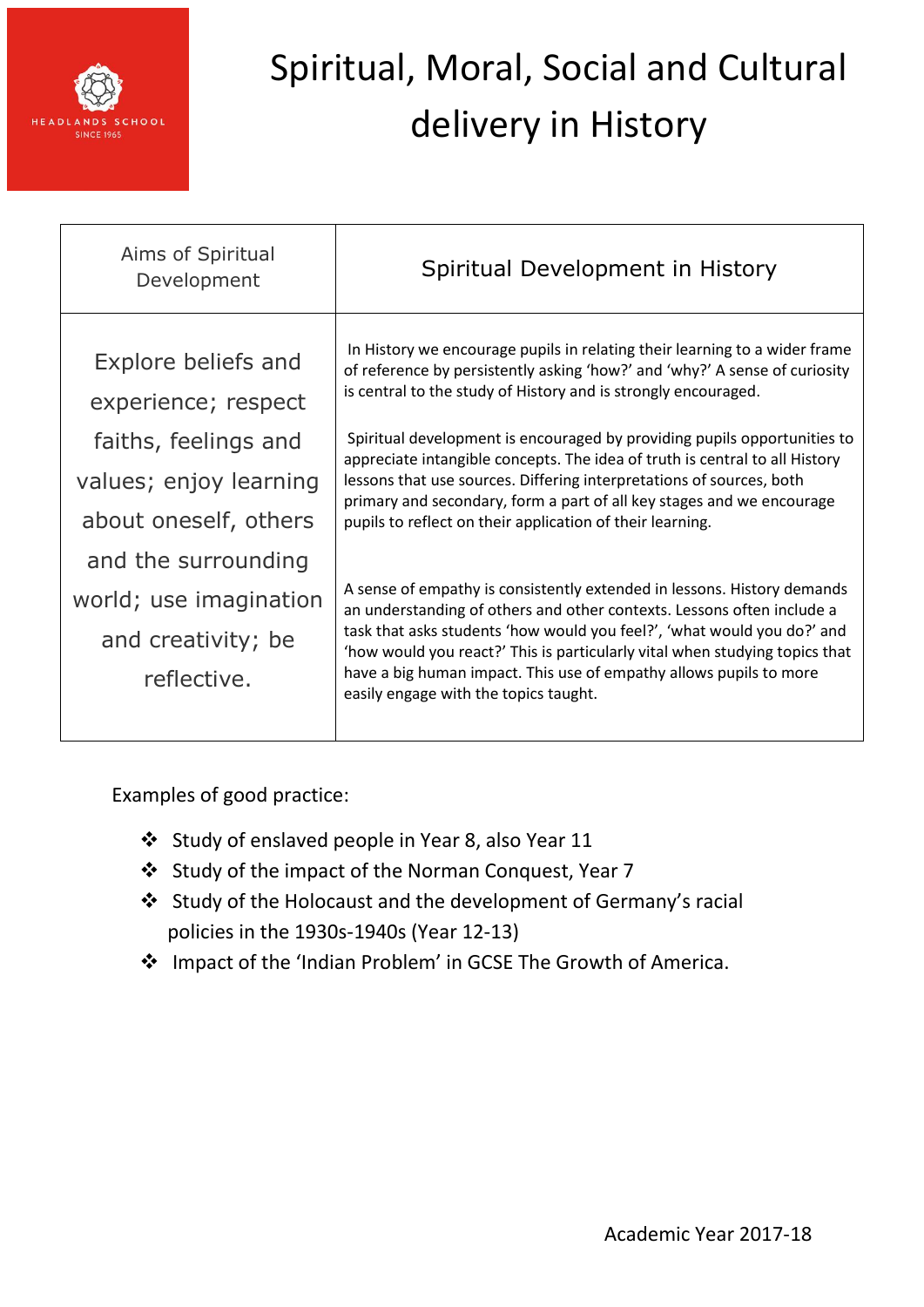

| Aims of Moral<br>Development | Moral Development in History                                |
|------------------------------|-------------------------------------------------------------|
| Recognise right and          | Moral questions form a key part of many of the units on     |
| wrong; respect the           | offer in History. At all key stages students are confronted |
| law; understand              | with questions based on sensitive topics such as slavery,   |
| consequences;                | genocide and the question of whether war is necessary.      |
| investigate moral and        | Students are encouraged to offer reasoned views of why      |
| ethical issues; offer        | events took place and why they were the wrong choices       |
| reasoned views.              | to make.                                                    |

- Did WWII have to be declared? (Year 8)
- Were punishments too harsh in Nazi Germany? (Year 11)
- The Holocausts (Year 13)
- Why did William harry the north? (Year 7)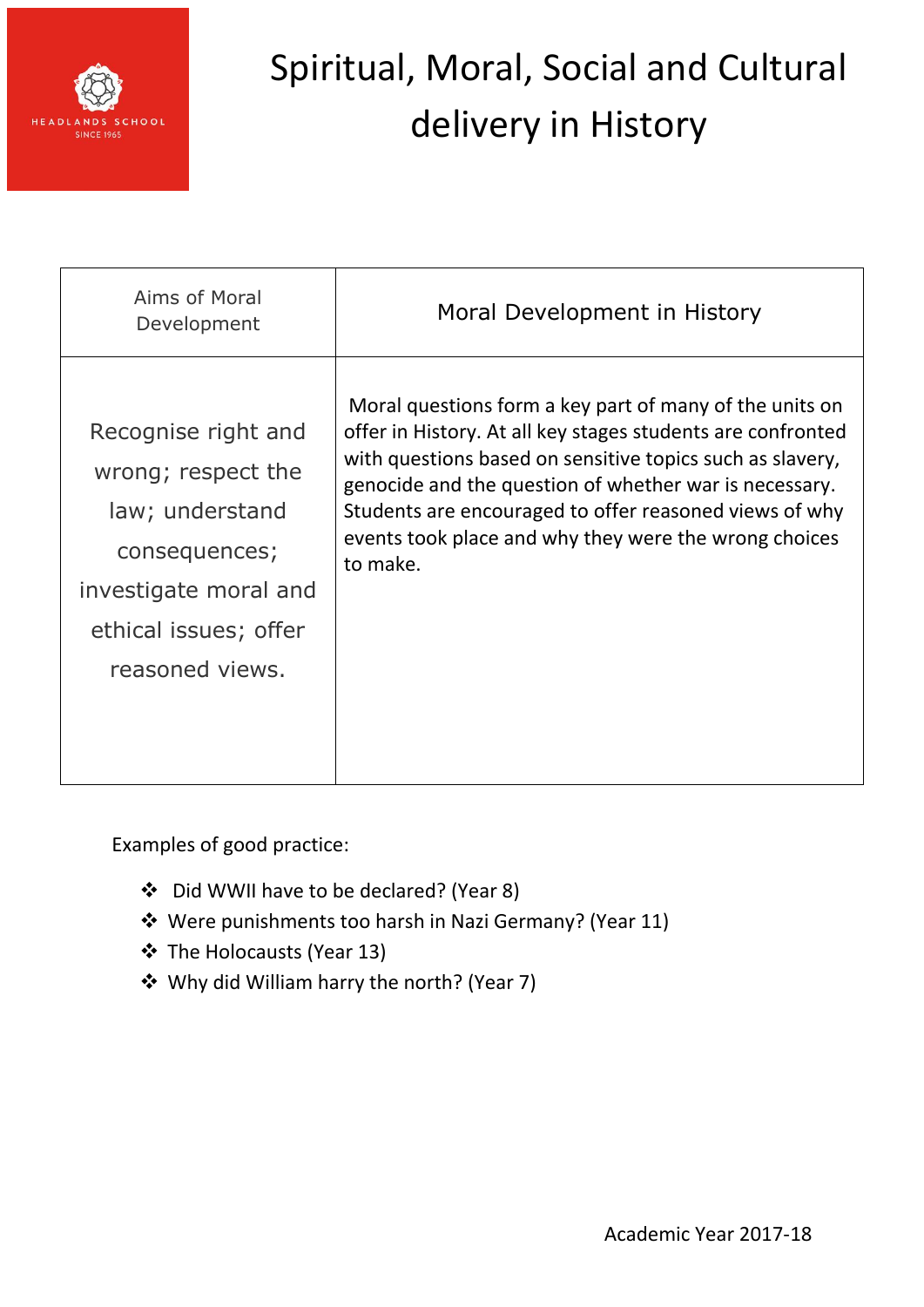

| Aims of Social<br>Development | Social Development in History                                                                                                                                                                                                                                                                                                                                    |
|-------------------------------|------------------------------------------------------------------------------------------------------------------------------------------------------------------------------------------------------------------------------------------------------------------------------------------------------------------------------------------------------------------|
| Use a range of social         | Social issues are essential to better understanding<br>History. Social issues and the needs of different groups of<br>people are common themes that are explicitly recognised<br>on a regular basis. Through learning about social issues,<br>pupils are better able to access the course as they see it<br>as being more about the experience of normal people, |
| skills; participate in the    |                                                                                                                                                                                                                                                                                                                                                                  |
| local community;              |                                                                                                                                                                                                                                                                                                                                                                  |
| appreciate diverse            |                                                                                                                                                                                                                                                                                                                                                                  |
| viewpoints; participate,      | rather than elites.                                                                                                                                                                                                                                                                                                                                              |
| volunteer and cooperate;      |                                                                                                                                                                                                                                                                                                                                                                  |
| resolve conflict; engage      |                                                                                                                                                                                                                                                                                                                                                                  |
| with the 'British values'     |                                                                                                                                                                                                                                                                                                                                                                  |
| of democracy, the rule of     |                                                                                                                                                                                                                                                                                                                                                                  |
| law, liberty, respect and     |                                                                                                                                                                                                                                                                                                                                                                  |
| tolerance.                    |                                                                                                                                                                                                                                                                                                                                                                  |

- Why was the NHS started? (Year 10)
- The A Level History curriculum also demands an understanding of the British political system in order to understand Tudor Government
- How much did public health improve in the 20<sup>th</sup> century?(Year 9)
- $\cdot \cdot$  Why did the Suffragettes struggle to make progress in the early 20<sup>th</sup> century? (Year 8)